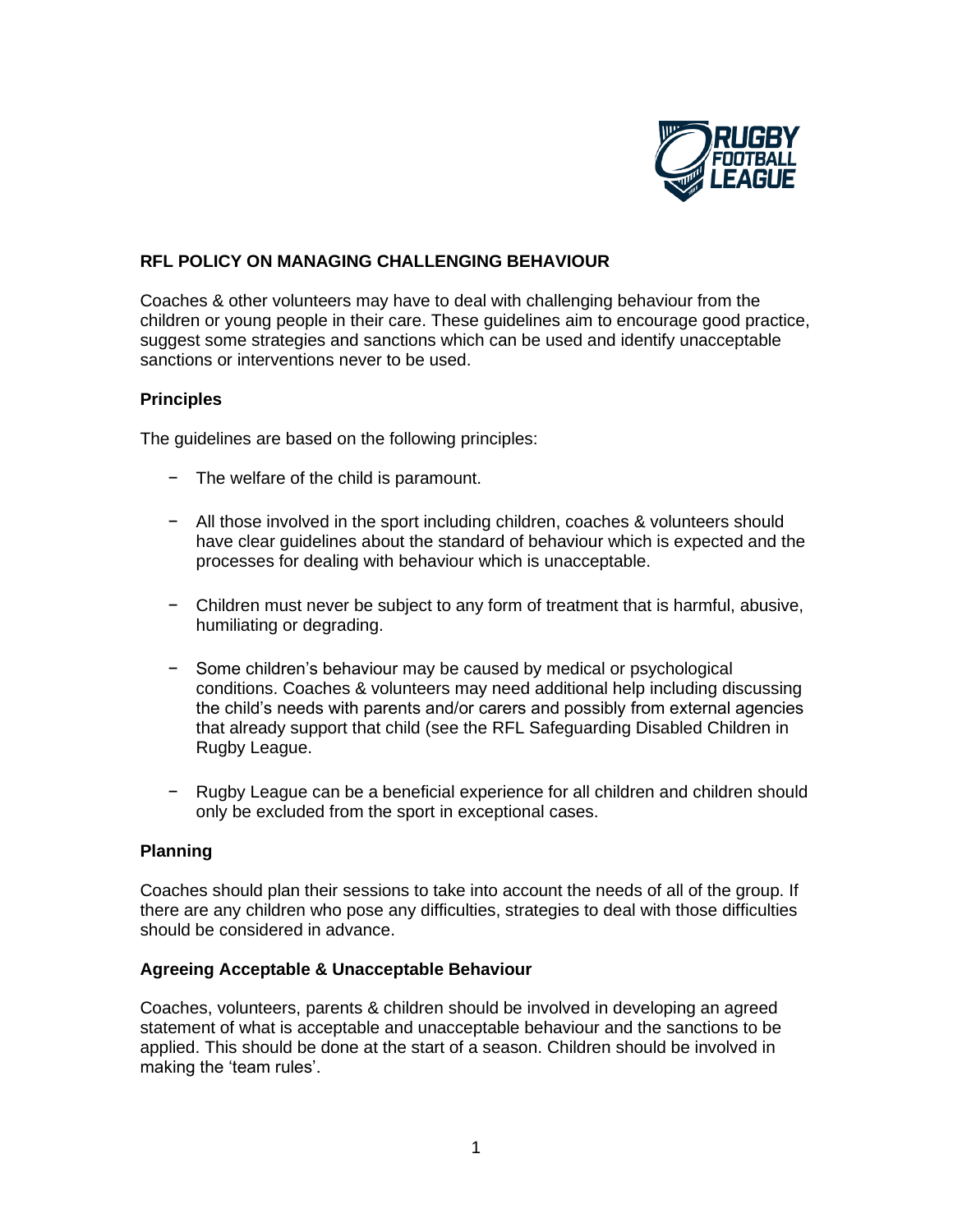# **Managing Challenging Behaviour**

The response to challenging behaviour should always be proportionate to the behaviour and should be explained to the child and their parents. The following may be considered:

- − Time out from the training session or individual work.
- − Reparation the act or process of making amends.
- − Restitution the act of giving something back.
- − Behavioural reinforcement rewards for good behaviour, consequences for negative behaviour.
- − De-escalation of the situation talking through with the child.
- − Increased supervision by staff/volunteers.
- − Use of individual 'contracts' or agreements for their future or continued participation.
- − Sanctions or consequences e.g. missing a training session or match.
- − Seeking additional/specialist support through working in partnership with other agencies to ensure a child's needs are met (this requires parental consent unless the child is felt to be 'at risk' or 'in need of protection').
- − Temporary or permanent exclusion.

The following should never be permitted as a means of managing a child's behaviour:

- − Physical punishment or the threat of such.
- − Refusal to speak to or interact with the child.
- − Denial of food, water, access to changing facilities or toilets or other essentials.
- − Verbal intimidation, ridicule or humiliation.
- − Exclusion as a first response to challenging behaviour.

Coaches & volunteers should involve parents if sanctions are needed regularly. As a last resort if a child presents a high level of danger to him or herself or others, he or she may need to be suspended from the Club's activities but this should be after all other options have been exhausted.

#### **Physical Intervention**

Physical intervention should always be avoided unless it is absolutely necessary to prevent a child injuring themselves or others or causing serious damage to property.